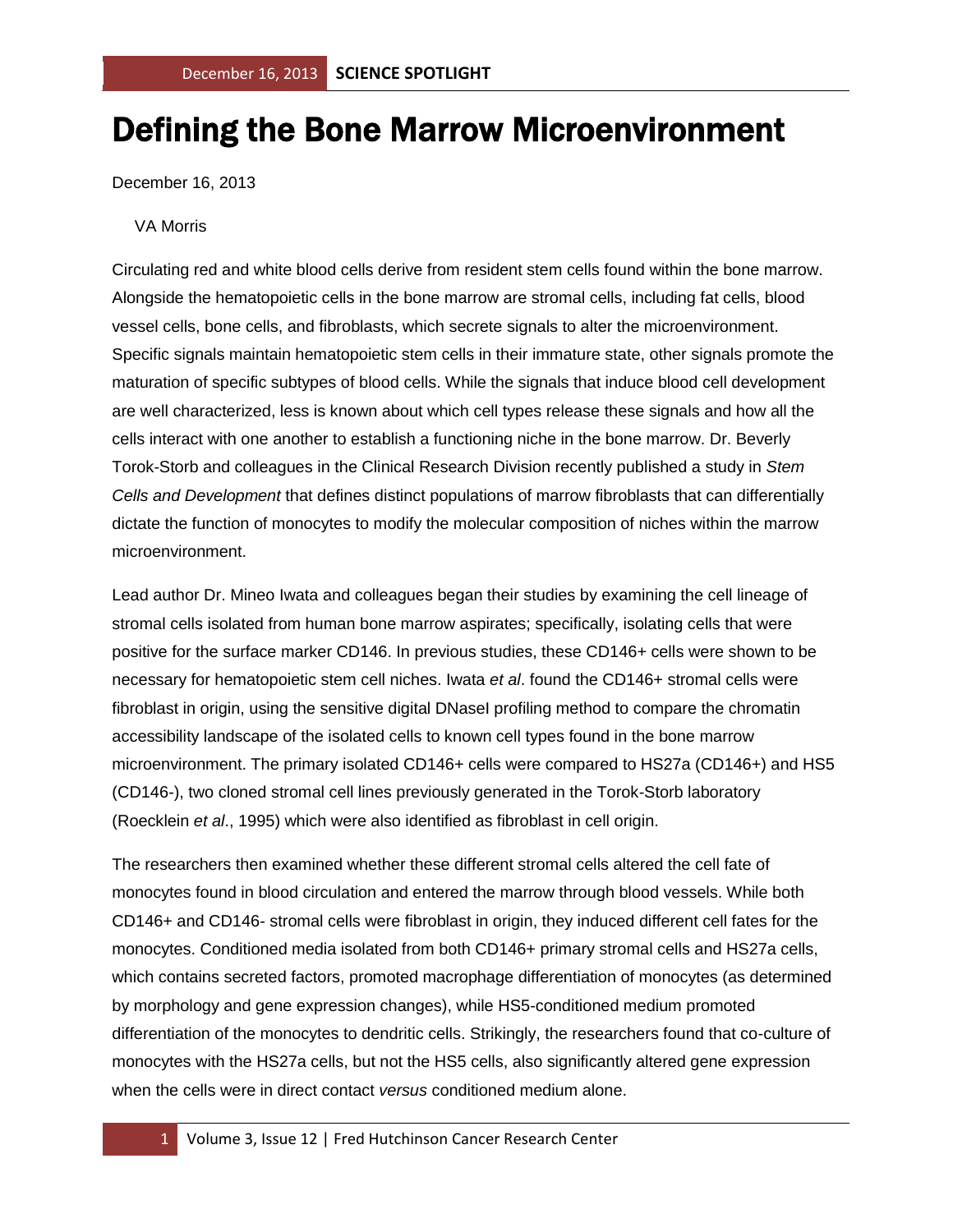Iwata *et al*. then examined the location of the CD146+ stromal cells and resident macrophages in bone marrow biopsies. The two cell types were found in contact with each other, and were located near blood vessels and throughout the marrow, suggesting the cells work in concert to establish the stem cell niche. Dr. Torok-Storb emphasizes that studying "the marrow microenvironment requires that the different cell populations that make up various niches be studied together as a functional unit rather than as isolated cell populations, since their gene expression profiles are significantly different when studied in isolation compared to when they are evaluated in the context of other cells." Furthermore, "this data also explains in part how an abnormally functioning marrow microenvironment can be restored by stem cell transplantation even though the transplant does not replace marrow fibroblasts. If the deficit is caused by abnormal monocyte response to stromal signals, the replacement of resident monocytes with donor stem cell-derived monocytes can restore normal function."

[Iwata M, Sandstrom RS, Delrow JJ, Stamatoyannopoulos JA, Torok-Storb B.](http://www.ncbi.nlm.nih.gov/pubmed/24131213?otool=fhcrclib) 2013. Functionally and phenotypically distinct subpopulations of marrow stromal cells are fibroblast in origin and induce different fates in peripheral blood monocytes. *Stem Cells and Development*. Epub ahead of print, doi:10.1089/scd.2013.0300

See also: [Roecklein BA, Torok-Storb B.](http://www.ncbi.nlm.nih.gov/pubmed/7849321?otool=fhcrclib) 1995. Functionally distinct human marrow stromal cell lines immortalized by transduction with the human papilloma virus E6/E7 genes. *Blood* 85:997-1005.